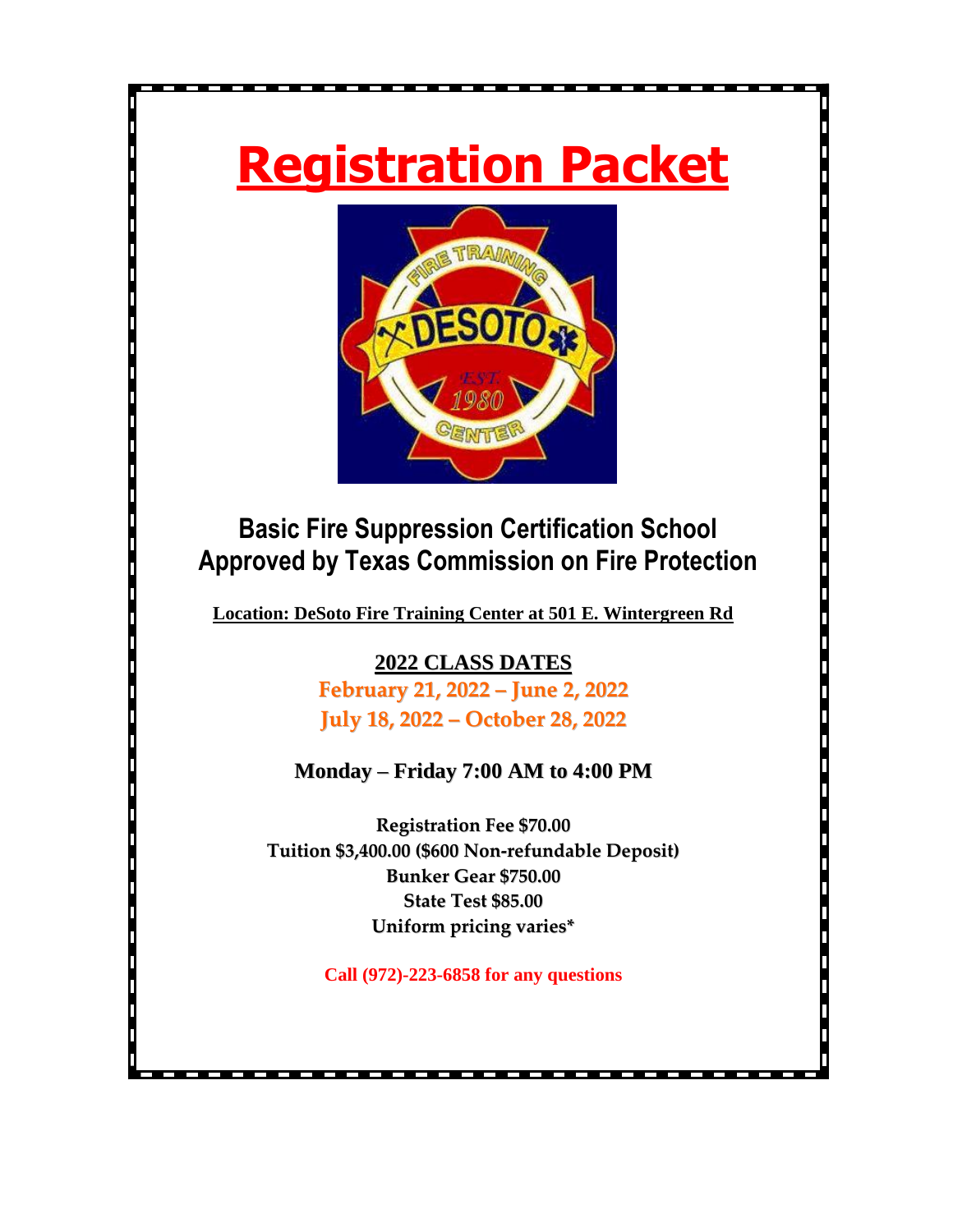#### TO: Fire Academy Applicant

Thank you for your interest and potential application to our Fire Academy. We will do what we can to give you the quality of training that is required and needed to pass the Texas Commission on Fire Protection's state certification test. We have conducted many successful academies and can make this claim due to our high standards. Our reputation is based on whether you, as a graduate, are hired by a department and how well you are able to fit into an organization.

**Physical Fitness Training** – This training will assist you in passing most entrance physical fitness test offered by area departments. If there is any reason that you may have doubts about your ability to do this type of training, consult your physician first. See the enclosed **Physical Form** that must be filled out and signed by your physician **prior** to the beginning of training class. PT is highly strenuous and demanding and is a **PASS/FAIL** part of the school. **Physicals are required for approval to participate in DeSoto Fire Academy fitness program only.**

**Chapter 403 of the Commission's Standards Manual** addresses the guidelines TCFP uses to determine certification eligibility of persons with criminal histories. The Standards Manual can be accessed on the TCFP website.

- Potential ineligibility of persons convicted of an offense for certification
- Current TCFP guidelines regarding eligibility for certification of persons with criminal histories
- The right of an individual to request a criminal history evaluation
- Other notification requirements-see HB1508 for more information

The **Application for Early Review of Eligibility for Certification (form TCFP-012)** and instructions can be found in the list of Commission forms on the TCFP website. The Commission will perform an **early review of eligibility** for any person requesting the review and providing the necessary information/fee.

The Academy will take the first 30 applicants received. You must have a high school diploma or be 18 or older with a GED. Those that are received above the number 30 will be placed on a waiting list.

You will need to read and abide by our **Rules & Regulations** concerning the point system for counseling, conduct and courtesy, dress and appearance code.

You are responsible for being in school **every day and on time**. If you are to be absent, you must call 30 minutes prior to class start time at the following number (972)-223-6858. If this is not done, then an absence and a tardy will count against you. If you have any type of medical problem that would hinder you physically or academically, you must report this to the Physical Fitness Coordinator.

You have the obligation to keep a class average of 80 on all work. This means that if your average slips below 80, the School Coordinator will counsel you. If a grade between 70 & 80 is made on a test, the School Coordinator will counsel you. A **GPA of 80 is required throughout the school** in order to take the midterm test and the final exam. **A grade of 70 is needed to pass the mid-term and continue the second half of school. The final exam also requires a grade of 70 along with a GPA of 80 to graduate.** These terms are set forth in the contract that you sign.

Thank you again for considering our school. Please call with any questions.

Craig Kirk Fire Academy Coordinator DeSoto Fire Training Center 972-223-6858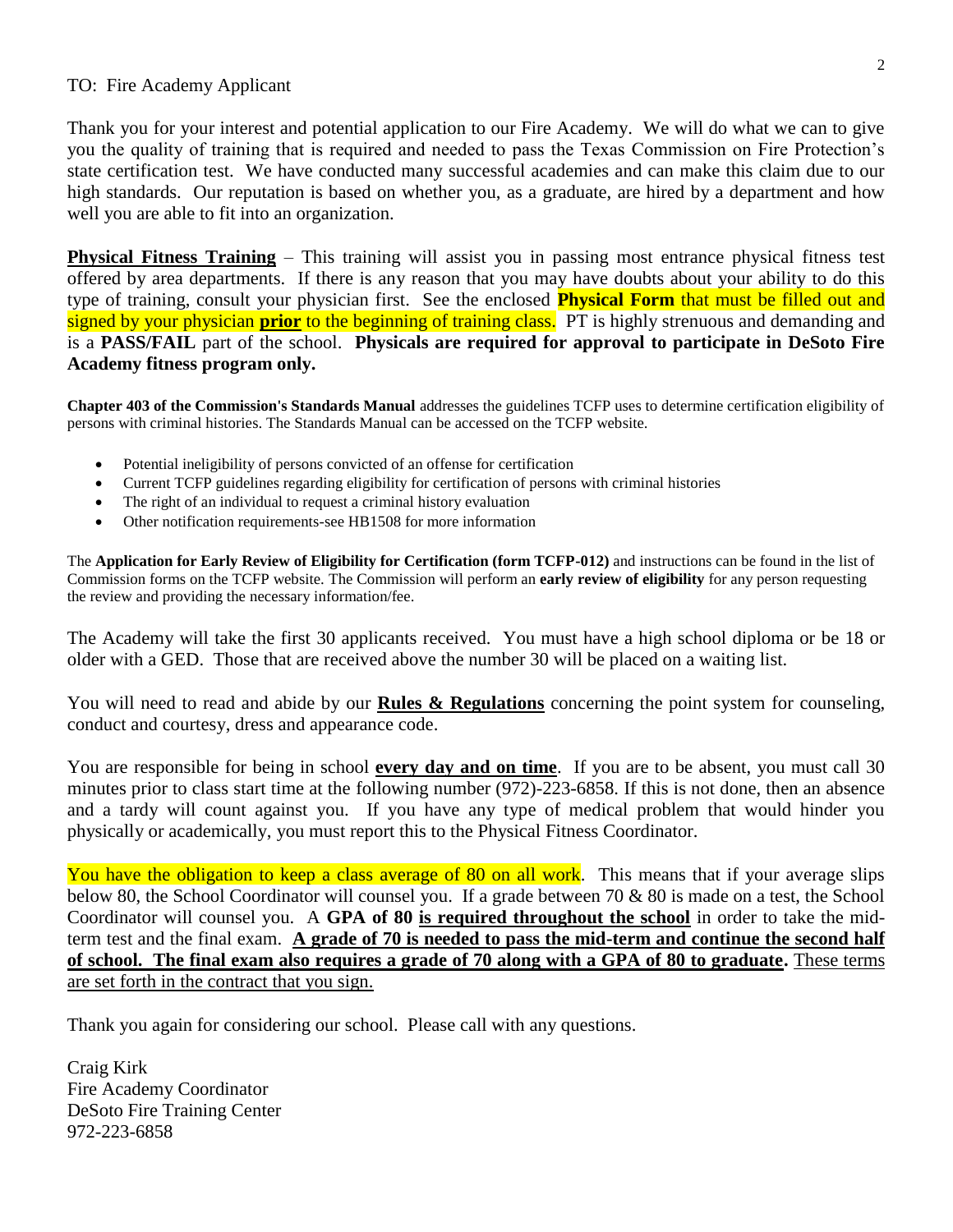

# **DeSoto Fire Training Center Fire Academy Rules & Regulations Procedures**

#### **COUNSELING FOR RECRUITS**

The following is a guideline for counseling recruits. Counseling will be written for violations of the DeSoto Fire Academy Rules and Regulations and contract agreement. Points will be assigned for each offense. Points may vary depending upon severity of the offense. Once a recruit accumulates 18 points, he or she will be brought before the School Coordinator with a recommendation for dismissal.

**The following list is just a guideline for the assignment of points. It does not preclude the school coordinator from assigning other valid points as necessary.**

**MAJOR POINTS** (Cannot be worked off). Given for Major Rule Infractions.

| 1. | General                        |    |                                                         | <b>POINTS</b>           |
|----|--------------------------------|----|---------------------------------------------------------|-------------------------|
|    |                                | a. | Late to work or assignment                              | 3, 6, then 9            |
|    |                                | b. | Disrespect for instructors                              | $3 - 6$                 |
|    |                                | c. | Failing to obey an order                                | $3 - 6$                 |
|    |                                | d. | Failure to follow instructions                          | $3 - 6$                 |
|    |                                | е. | Poor attitude                                           | $3 - 6$                 |
|    |                                | f. | Failure to participate as a team member                 | $3 - 6$                 |
|    |                                | g. | Fighting with a fellow recruit                          | $6 - 18$                |
|    |                                |    | h. Insubordination                                      | $6 - 12$                |
|    |                                | i. | Physical contact with an instructor                     | 18                      |
|    |                                | j. | Major violations of DeSoto Fire Academy                 |                         |
|    |                                |    | <b>Rules &amp; Regulations</b>                          | $3 - 18$                |
|    |                                |    | k. 2 <sup>nd</sup> sleeping offense                     | 3                       |
|    |                                | I. | 3 <sup>rd</sup> and above sleeping offense              | 6                       |
|    |                                |    | 2. Failure to Report Lost or Damaged Equipment/Clothing |                         |
|    |                                | a. | <b>Bunker Gear</b>                                      | $3 - 6$                 |
|    |                                | b. | Damage to vehicle or apparatus equipment                | $3 - 6$                 |
| 3. | <b>Drivers License</b>         |    |                                                         |                         |
|    |                                |    | a. Failure to get license renewed promptly              | 6                       |
|    |                                |    | b. Failure to report a moving violation                 | 6                       |
|    |                                |    | c. Failure to report detention                          | 6                       |
| 4. | <b>Drill Field Performance</b> |    |                                                         |                         |
|    |                                |    | a. First failure of a Practical                         | $\overline{\mathbf{c}}$ |
|    |                                |    | b. Second failure of same Practical                     | $\overline{\mathbf{4}}$ |
|    |                                |    | c. Third, and each succeeding failure of a practical    | 6                       |
|    |                                |    | d. Failure to participate in all drills                 | 3                       |
|    |                                | е. | Safety violations in any drill field activities         | $3-6$                   |
| 5. | Personal                       |    |                                                         |                         |
|    |                                | a. | Shaving                                                 | $1 - 3$                 |
|    |                                | b. | Grooming                                                | $1 - 3$                 |
|    |                                | c. | Haircut                                                 | $1 - 3$                 |
|    |                                | d. | Uniform, shoes                                          | $1 - 3$                 |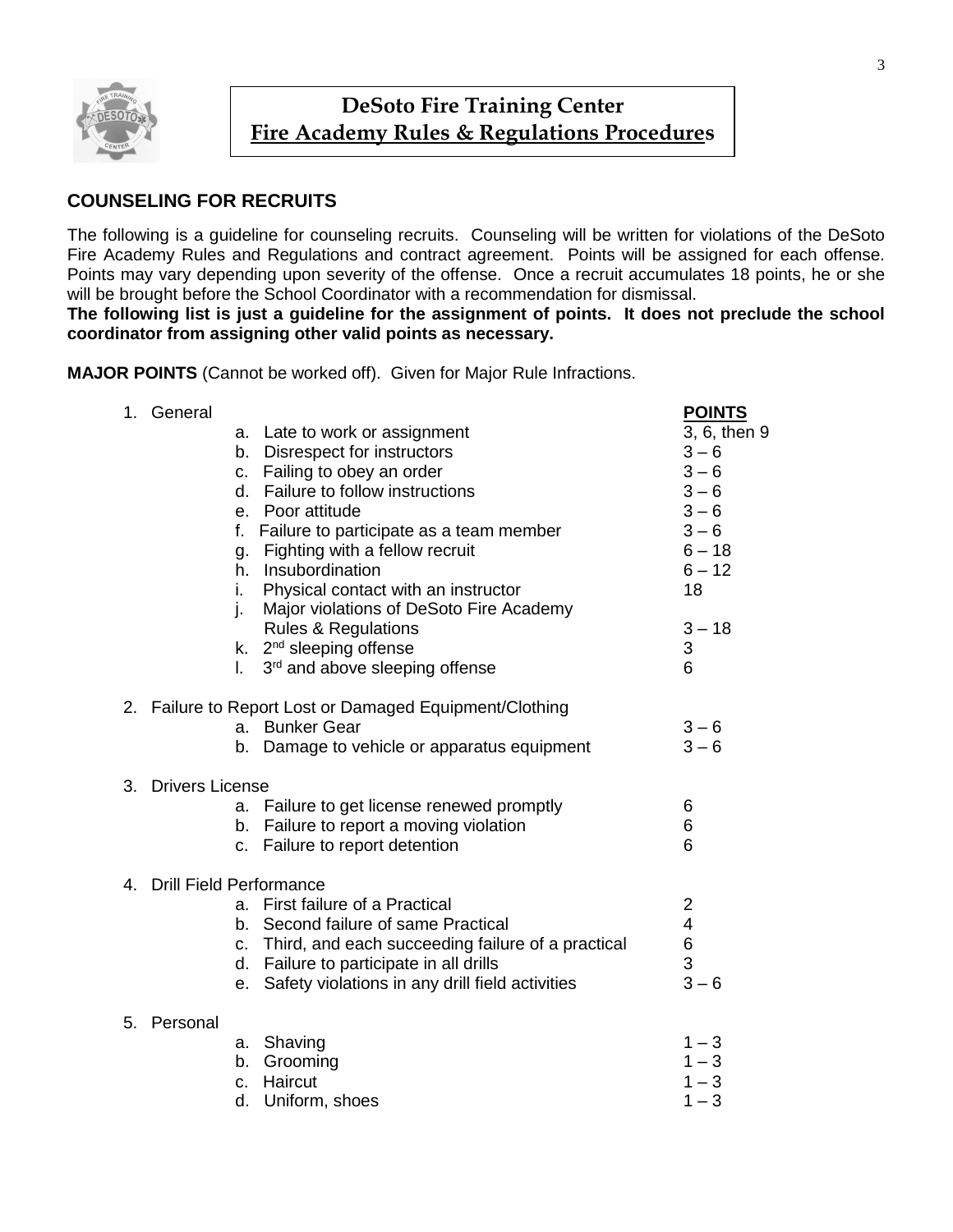6. Physical Training Performance

|    | a. Lack of improvement during physical training |          |
|----|-------------------------------------------------|----------|
|    | (per offense)                                   | 2        |
|    | b. Lack of effort during physical training,     |          |
|    | as witnessed by instructor (per offense)        | З        |
|    | as a Recruit Shift Commanders                   |          |
|    | a. Failure to report a recruit missing          | $6 - 18$ |
| b. | <b>Reporting late</b>                           |          |

#### **CONDUCT AND COURTESY**

7. Duties

#### **GENERAL**

- 1. PROMPTNESS
	- a. You are expected to be prompt in reporting to roll call, classes or drill, carrying out instructions and performing all additional duties assigned.
	- b. Avoid consistently being the last one to assemble for roll call, class or drills.
	- c. Being late from breaks or lunch will be considered the same as being late for morning roll call.
- 2. ATTENTION
	- a. Due to the nature of this Fire Academy, you will at all times pay strict attention to safety rules, instructions given, and to performance of skills. **You shall expect this attention from your fellow recruits and they shall expect it from you.**
	- b. Sleeping shall not be tolerated at anytime during training periods.

#### 3. COURTESY

- a. Strict discipline shall be required in the classroom and drill field at all times.
- b. You shall address the School Coordinator and/or Instructors by their appropriate titles as well as any other Fire Department Officers or personnel. Guest speakers from outside of the Department shall be addressed appropriately.
- c. When a department officer enters the classroom, you will stand at attention. You will greet and speak to Academy staff and guest in passing.
- d. Recruits shall maintain an active interest and remain alert and attentive during class. Attention shall be focused on the instructor regardless of any other activity in the classroom.
- e. Instructors encourage legitimate questions designed to clarify or gain information. All questions to Instructors should be addressed during class time, unless otherwise directed.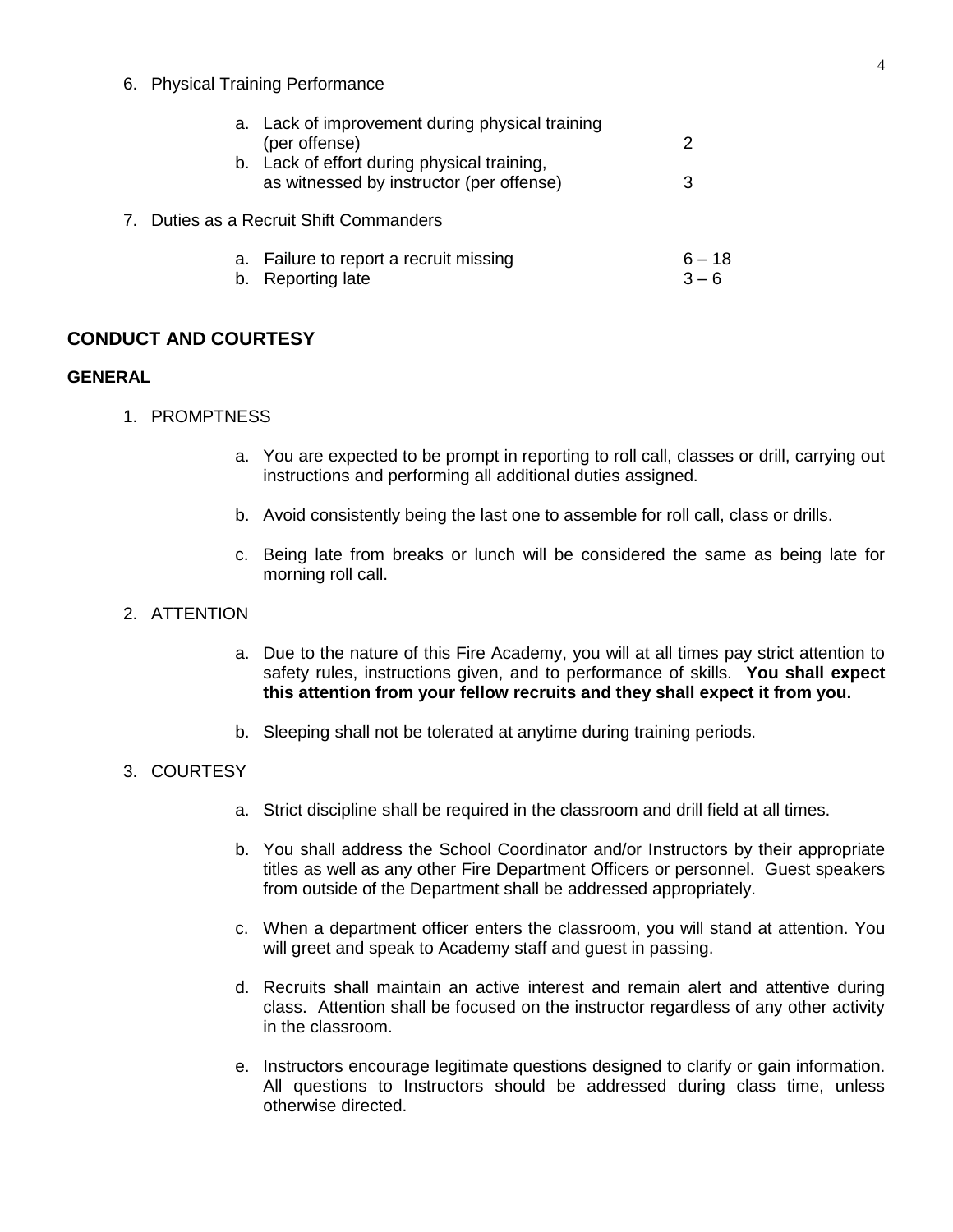- f. If a recruit wishes to present a question, he or she shall raise their hand and gain recognition.
- g. No food or drink shall be allowed in the classroom.
- h. No tobacco use is allowed on duty, or on the Academy premises.
- i. Everyone must clean up after himself/herself. This includes placing trash in proper receptacles, wiping sinks and basins after each use, and mopping the bathroom floors after showering.
- j. Only appropriate study material is allowed in the classroom during class time. No newspapers, magazines, pagers or cell phones are allowed in the classroom during class time.

#### 4. SPECIFIC

- a. Possession, consumption, or being under the influence of any alcoholic beverage or non-prescribed or illicit drugs while on Fire Academy premises/or performing any Academy skill shall result in immediate dismissal.
- b. Gambling in any form shall not be allowed anywhere on the Academy premises.
- c. It is prohibited for a recruit to display discourtesy to another recruit, school coordinator, instructor, or staff member by the use of abusive, insulting, or profane language. This includes the practice of any discrimination regarding sex, race, religion, color, national origin or ancestry.
- d. No recruit shall falsify in any manner a test, report, statement or other Fire Academy documents either written or verbal.
- e. Tampering with, defacing, damaging, or removing any Fire Academy or City of DeSoto property is strictly prohibited.
- f. No recruit shall display negligence or willful disobedience to duty, lawful order, regulation or directive.
- g. Any action that endangers a recruit or any other person, either through careless or willful violations of instructions or safety rules is to be avoided.
- h. All recruits must properly conduct personal business, both private and financial, in such a manner as not to cause embarrassment to the Fire Academy.
- i. ALL offices in the Fire Station are OFF LIMITS to recruits except for official business authorized by a staff member.
- j. You are expected to exhibit a high degree of initiative in both your personal conduct and assigned academic work.
- k. Tampering with a STAFF member's property or another recruit's property, protective gear, books, name tags or any other item belonging to or assigned to them *is prohibited*.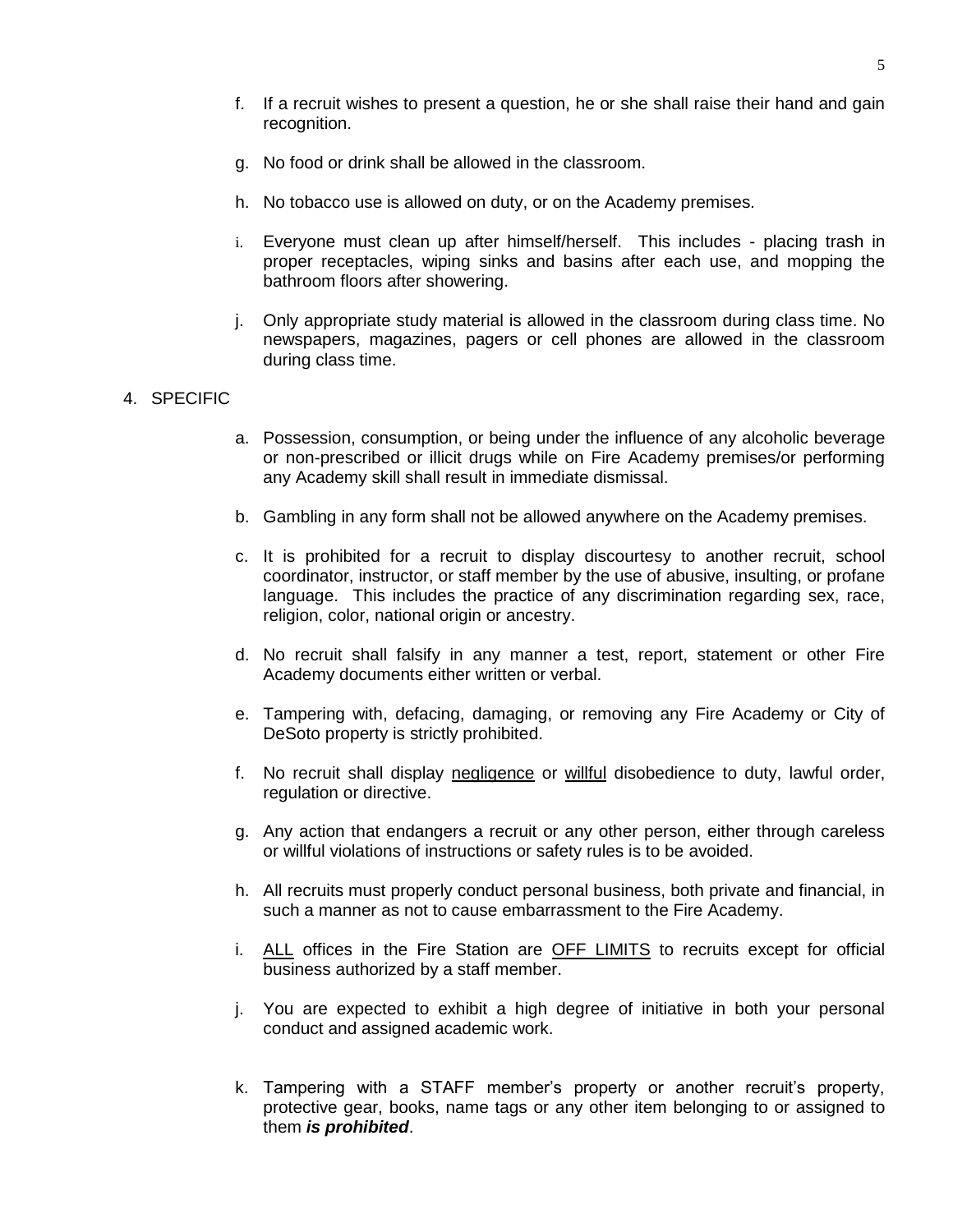- l. Personal messages and/or incoming personal phone calls will not be tolerated. Cell phones and pagers may be accessed before and after the Academy, and at lunch. **Not on breaks.**
- 5. DRIVERS LICENSE POLICY
	- a. While at the Fire Academy, you must maintain a valid and appropriate Texas Drivers License.

#### **UNIFORMS, DRESS AND APPEARANCE REGULATIONS**

#### **GENERAL**

- 1. Uniforms shall be neat, clean, pressed, and in serviceable condition.
- 2. The Recruit shall make every effort to maintain a neat, clean, and professional appearance when in contact with the public.
- 3. No part of the Fire Academy Uniform will be worn off-duty, except while traveling to and from class, without the approval of the School Coordinator.
- 4. The Recruit shall immediately report any loss of uniforms or any other Academy property entrusted to them. A memo reporting the loss shall be sent to the School Coordinator through the Chain of Command.
- 5. The Recruit will be in the appropriate uniform at the beginning of classroom time.

#### **UNIFORMS**

- 1. SHIRTS:
- a. Gray Polo Shirt Worn by students while attending Fire Academy. Polo shirts can be purchased at the fire training center.
- b. Gray T-Shirt The Fire Academy T-shirt will be worn by Fire Academy students during physical training. T-shirts can be purchased at the fire training center.
- c. Gray T-shirts will be worn on all outdoor training exercises and under polo at all times.
- d. T-shirts are to be tucked inside trousers at all times.

#### 2. PANTS

a. Navy Blue Pants – worn by students as duty uniform. (Dickey Blue Pant) EMT style of pant is permitted.

#### 3. SOCKS

a. Socks shall be black or navy blue. They may have a white sole. White socks are acceptable while wearing boots or working out.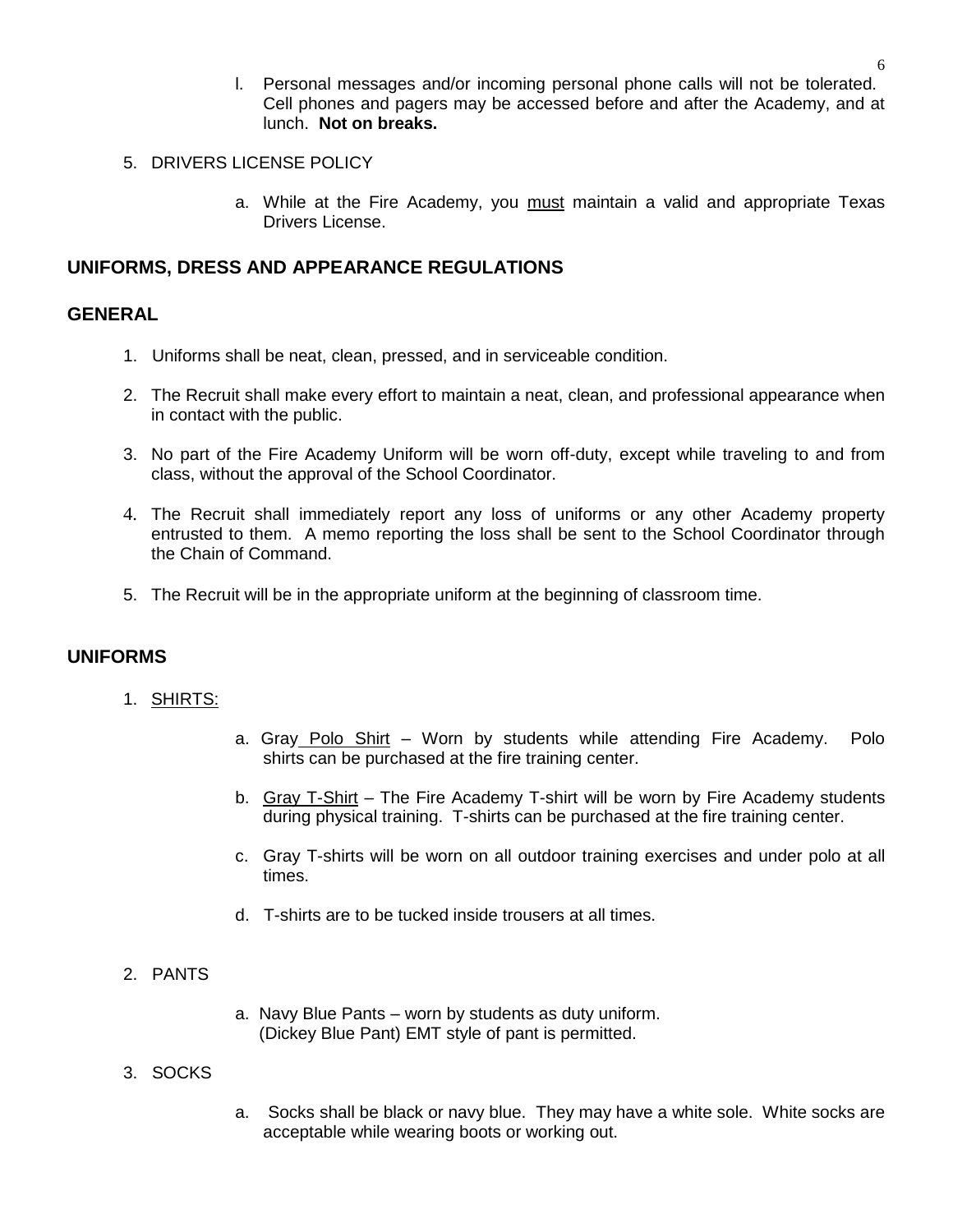- 4. FOOTWEAR
	- a. Shoes or boots worn with the uniform must be black. They shall be shined and in serviceable condition.
	- b. Shoes or boots must be a smooth-grained leather or similar synthetic material having an acceptable likeness to leather. Shoes or boots constructed of oiled or rough leather that cannot be shined are not permitted.
	- c. Shoes or boots must have black stitching and black leather or synthetic soles (no crepe soles).
	- d. Shoes or boots shall have a plain rounded toe.
	- e. Wing tips or shoes with ornamental designs, buckles, straps, or tassels will not be acceptable.
	- f. Heels for shoes will be no greater than one to one half inches from top of the sole to the bottom of the heel. Heels for boots will be no greater than one to fiveeighths inches from top of the sole to the bottom of the heel.
- 5. BELT
- a. Black leather belt.

#### **PHYSICAL TRAINING UNIFORM (P.T. UNIFORM)**

- 1. The physical training uniform is for physical training only and consists of gray training t-shirt and navy blue shorts or warm-up pants.
- 2. Proper Running Tennis Shoe Recruits are encouraged to purchase a good quality athletic shoe for comfort and support. Shoes should be neutral color and have a non-marking sole.

#### **APPEARANCE**

The rules pertaining to jewelry, hair styles, length of hair, sideburns, mustaches, beards, and makeup are necessary to ensure employee safety and a measure of grooming uniformity representative of the Academy's paramilitary image.

#### JEWELRY:

Uniformed recruits may wear a wristwatch, medic alert bracelet, or identification bracelet. Rings may also be worn, but only one on each hand. A wedding set will be considered one ring. Earrings, earstuds, and other decorative jewelry shall not be worn.

#### HAIR:

- 1. All uniformed recruits shall be clean shaven, except that a mustache may be permitted. If a mustache is worn, the following guidelines shall be utilized.
	- a. Mustaches will be kept neat and trimmed at all times. Bushy, unkempt mustaches are not permitted.
	- b. *Mustaches shall not extend more than one-fourth inch past or below the corners of the* mouth.
	- c. Mustaches shall not have a thickness of more than one-half inch.
	- d. Eccentric mustaches that will attract undue attention or impair safe operation will not be permitted.
- 2. Sideburns are acceptable, provided they meet the following guidelines:
	- a. Sideburns shall not extend downward below the bottom of the earlobe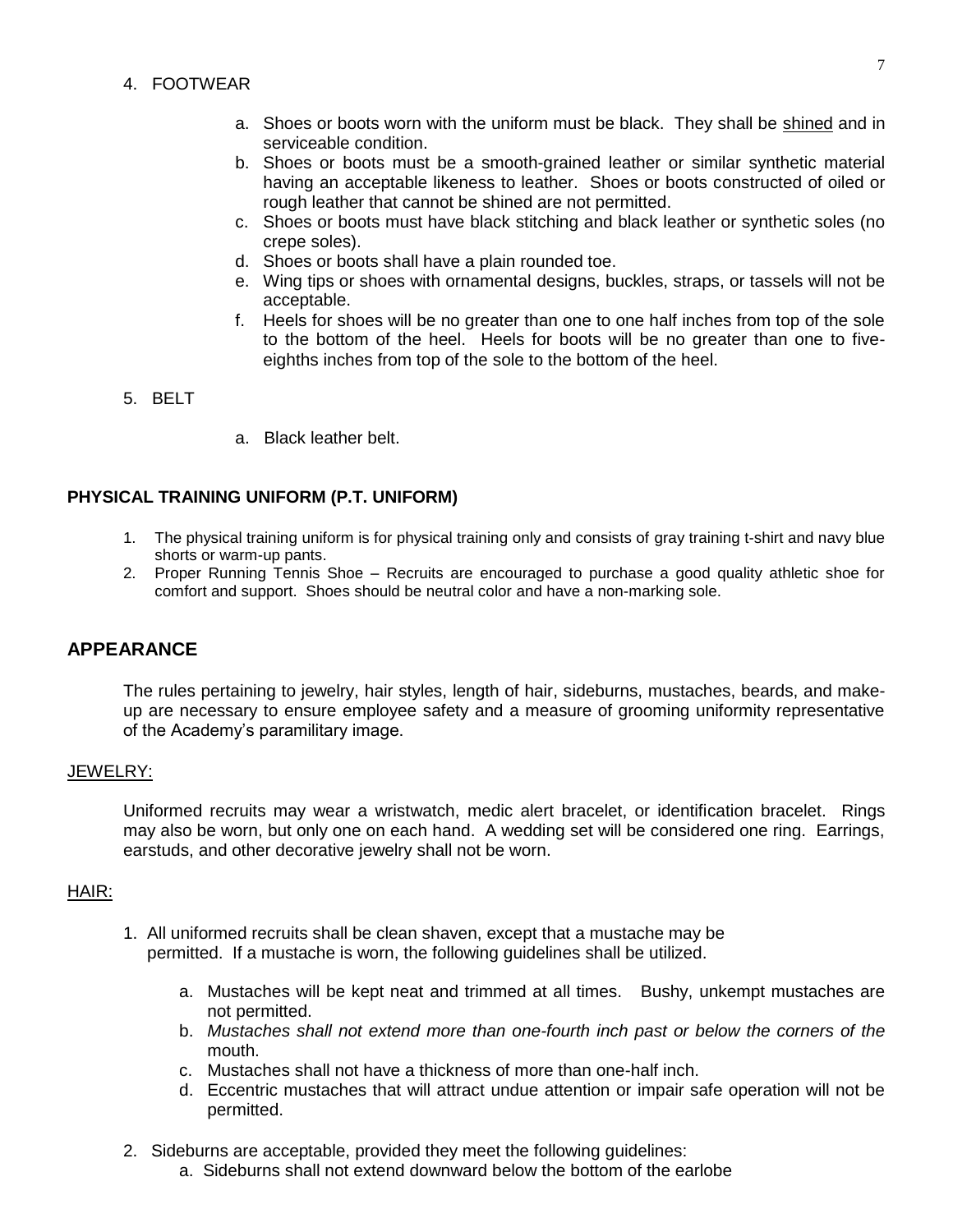and will end in a clean-shaven horizontal line.

- b. Sideburns shall be kept neatly trimmed and will not be bushy or flared.
- c. Eccentric sideburns that will attract undue attention or impair safe operations will not be permitted.
- d. Facial hair must be kept in such a way that good mask seals can be established while using self-contained breathing apparatus.
- 3. Hairstyles of all uniformed male recruits shall conform to the following guidelines:
	- a. Hair shall be neat, well trimmed, and combed at all times, except under the most adverse conditions, such as during emergency operations. Ragged and unkempt in appearance will not be permitted.
	- b. Hair, when combed, will not present a ragged, unkempt or extreme appearance. In no case shall the bulk of the hair interfere with the wearing of the helmet or hood.
	- c. Hair in the back shall not extend below the top of the dress shirt collar when the person is in a standing position with the head erect. The length of the hair will not present a ragged, unkempt, or extreme appearance.
	- d. Bangs shall extend no lower than one-fourth inch above the eyebrows.
	- e. Hair shall not cover more than three-fourths of the ear.
	- f. Hair shall not be dyed an unusual or unnatural color.
	- g. Wigs or hairpieces are acceptable if they meet all of the hair guidelines.
- 4. Hairstyles of all uniformed female recruits shall conform to the following guidelines.
	- a. Hair shall be neat, well trimmed, and combed at all times, except under the most adverse conditions, such as during emergency operations. Ragged, unkempt, appearance will not be permitted.
	- b. Female recruits shall ensure that longer hair will in no way interfere with or lessen the protection of required safety equipment.
	- c. Items used by female recruits to hold the hair in place shall be concealed as much as possible and shall be of a color and style that blends with the hair. Decorative items such as ribbons and combs will not be worn in the hair.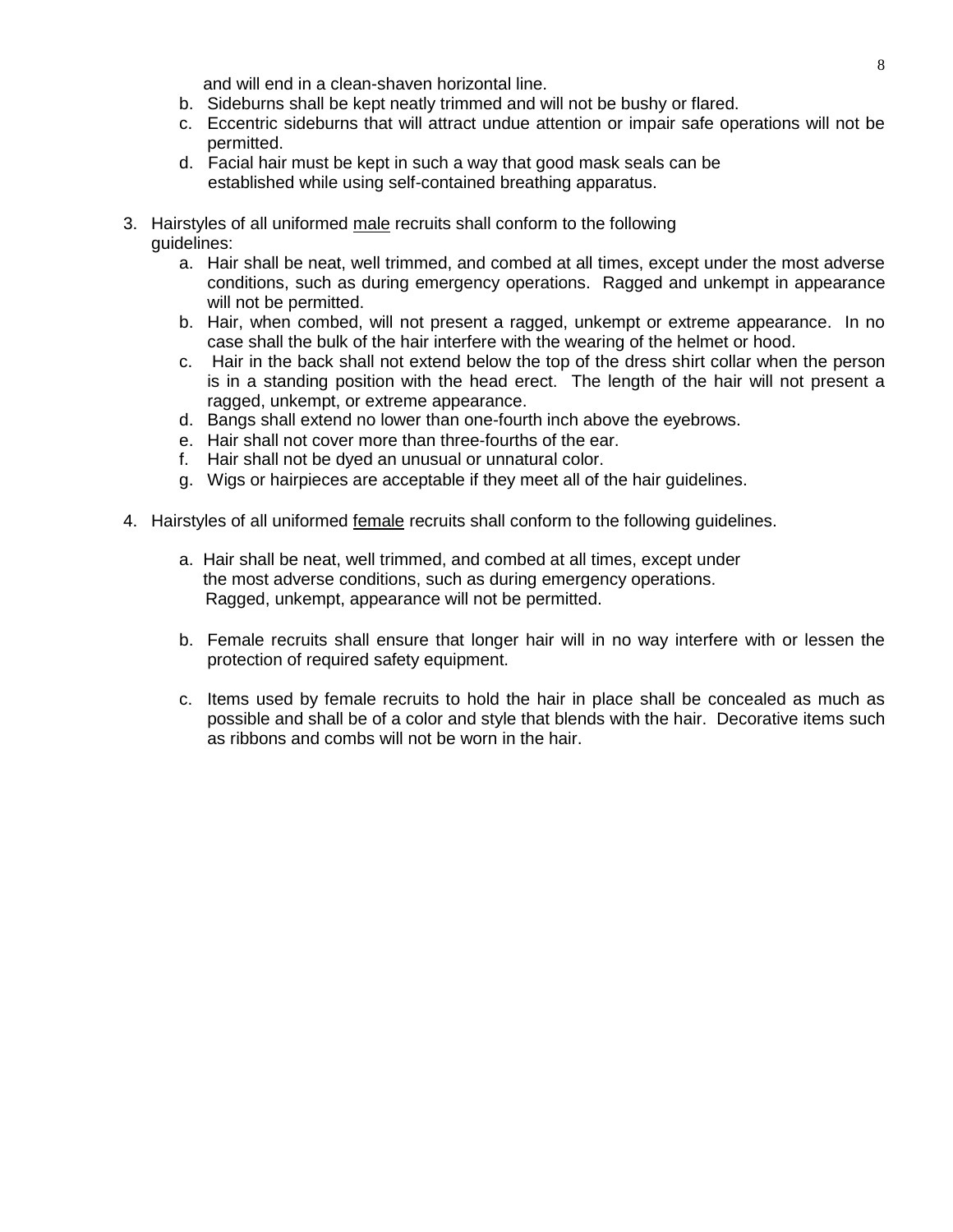# **DESOTO FIRE TRAINING CENTER FIRE ACADEMY SCHOOL CONTRACT**

This contract is made with the intent that each participant understands the schools responsibility and their own. The school is based on quality in the areas of scholastic and physical conditioning.

#### *(PLEASE READ CAREFULLY THE FOLLOWING CONDITIONS OF ADMISSION)*

In order to gain the most from the DeSoto Fire Academy, the policies and procedures have been assembled to inform the recruit of the activities that will result in dismissal, suspension or probation from the recruit school program**. IT IS YOUR RESPONSIBILITY TO KNOW AND ABIDE BY THESE POLICIES WHICH WILL BE ENFORCED BY THE DESOTO FIRE TRAINING CENTER.**

The school coordinator has the authority to **dismiss** a recruit from the Fire Academy program for the following reasons:

- **1.** Reasonable suspicion that a recruit is attending class under the influence of drugs. This includes alcohol on the breath, over the counter medications and certain prescription drugs. Discuss and receive approval for medications from the school physical fitness coordinator.
- **2. Three** absences and **three** tardies ONLY are allowed for the **Day School**.

Accumulation of 18 points or more for violations as explained in Rules and Regulations for "Counseling for Recruits".

- **3.** Cheating or subterfuge.
- **4.** Disruptive or unprofessional behavior unbecoming of a Fire Academy recruit.
- **5.** Inappropriate attire or hygiene (see attached policy).
	- a. No beards or long hair
	- b. No earrings
- **6.** Failure to maintain or complete assignments.
- **7.** Reasonable suspicion of theft of materials.
- **8.** Misuse of equipment.
- **9.** Tampering with equipment the student has not been trained on
- **10.** GPA Important Information Each recruit must maintain an average of 80 (Grade Point Average throughout the school to be eligible for mid-term and final exam. Students with a GPA lower than 80 will be dismissed from the Academy before the mid-term or before the final exam. Each student will have a grade review 5 days before each major exam. You must have a grade of at least 70 on the mid-term to continue in the school and a grade of 70 on the final exam to receive a certificate from our school. Academy recruits are required to pass the Texas Fire Commission Basic Certification test with a grade of 70. Ending grade points are based on an average of daily tests and an average of the mid-term plus final exam to determine Valedictorian of the class.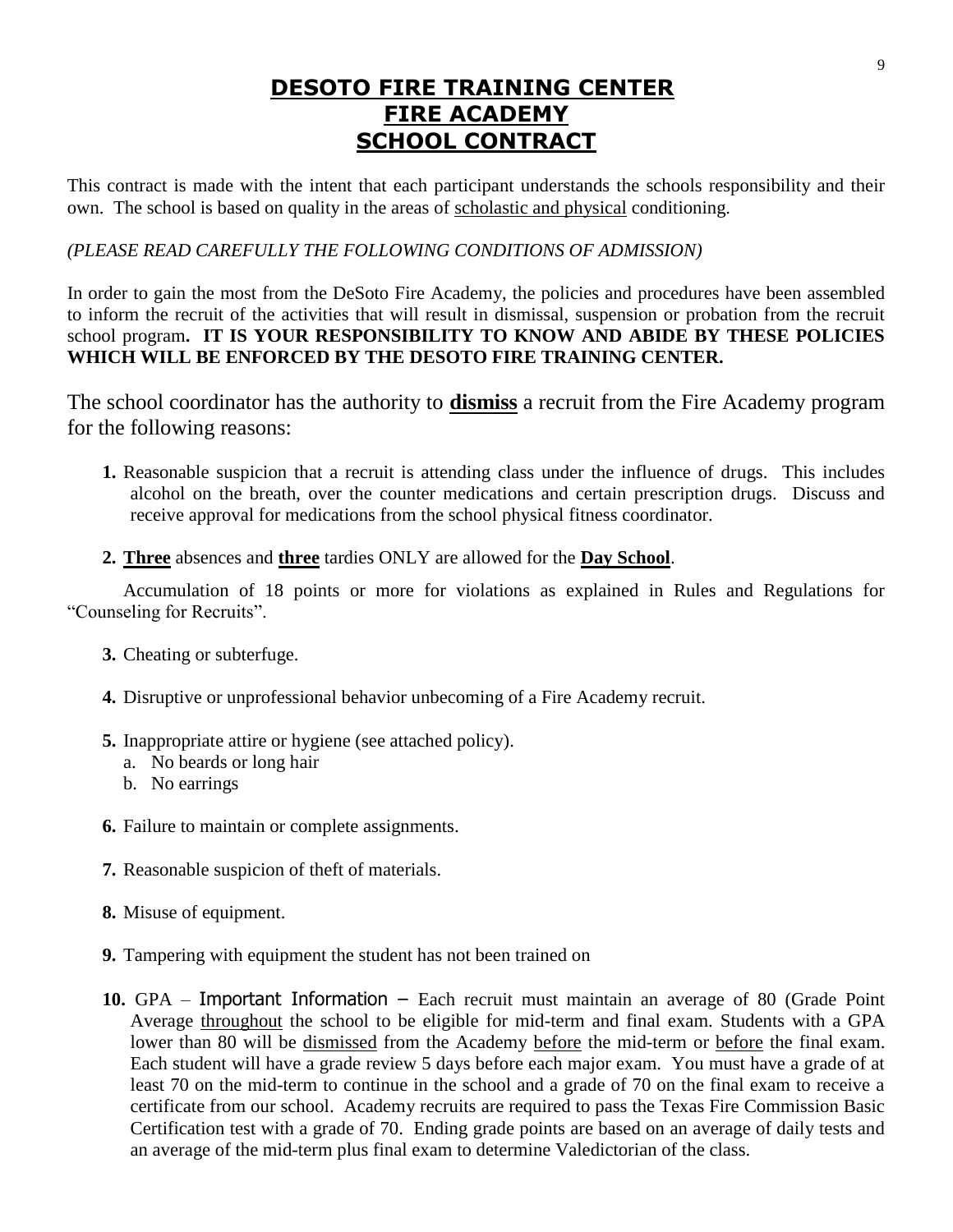An excused/unexcused absence during a quiz/mid-term/final will result in a "0" grade. Retests will not be permitted. NO EXCEPTIONS.

- **11.** PHYSICAL TRAINING: Do to the high demand in physical activity in the Fire Service, each recruit must be able to perform all designated task during PT. Any recruit that is not able to perform any one task, will be called in for a counseling session with administrators. In the session, the recruit will be given different task to perform outside of class time to help better them for the PT. These sessions will be documented in writing, and signed by the Recruit and Administrators. Recruits are allowed 2 counseling sessions and if a third one is to happen, Recruit will be dismissed from the program with no refund.
- **12.** Failure to exhibit a cooperative attitude with others during the tenure of the course. This includes classroom and skill training.

### **OTHER CONDITIONAL INFORMATION**

1. There will be **NO** refunds of monies unless rules are adhered to as follows:

Day Class – You must advise the school coordinator by the **3<sup>rd</sup> classroom day** of intentions to drop class for reimbursement of tuition less deposit.

**NO REFUNDS for dismissal due to low GPA, failure of mid-term or final exam, or failure to abide by the policies as outlined**.

- 2. It is the recruit's responsibility to talk to the Physical Fitness Coordinator about personal problems, medications or anything else that may affect physical training or the student's ability to function.
- 3. **ABSENCES –** Recruits will be allowed to miss class for the following specific reasons:
	- 1. Applying or interviewing for Fire Department jobs. (Written test or physical agility test within a reasonable travel area.)
	- 2. Jury Duty or Court Summons (Bring notice to class.)

## **STUDENT WILL STILL BE RESPONSIBLE FOR THAT DAY(S) CLASSROOM WORK.**

- 4. If a recruit is ill or out for some reason, he or she must report to the Fire Training Center (972-223-6858) 30 minutes prior to classroom start time on the date that he/she will be absent.
- 5. The recruit must report all injuries during the school to the Physical Fitness/School Coordinator on the day of the injury. If a recruit will not be participating in physical training for any reason, a medical excuse from a doctor must be given to the Physical Fitness instructor prior to missing physical training.

### **GRIEVANCE PROCEDURES**

Grievances should be discussed with the Physical Fitness Coordinator in the area of concern. If the recruit is not satisfied after discussing problems with the coordinator, the recruit may make an appointment to meet the School Coordinator who will make the final decision.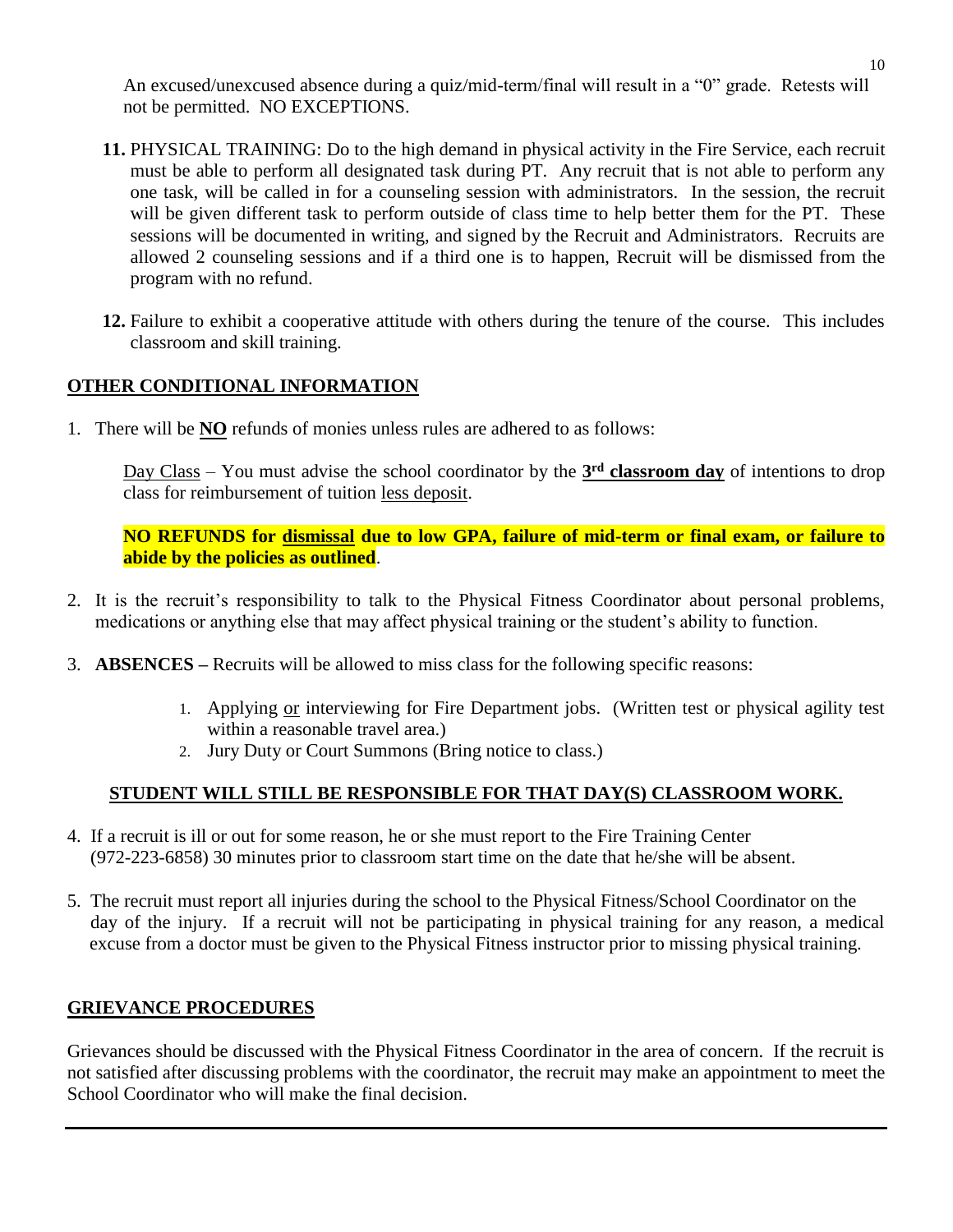

# **CONTRACT SIGNATURE**

I affirm that I have read, understand, and agree to abide by the policies and procedures set forth by the DeSoto Fire Training Center for the DeSoto Fire Academy.

| Day | Month                  | Year                                          |
|-----|------------------------|-----------------------------------------------|
|     | My commission expires: |                                               |
|     |                        | <b>Date</b><br>day of<br><b>NOTARY PUBLIC</b> |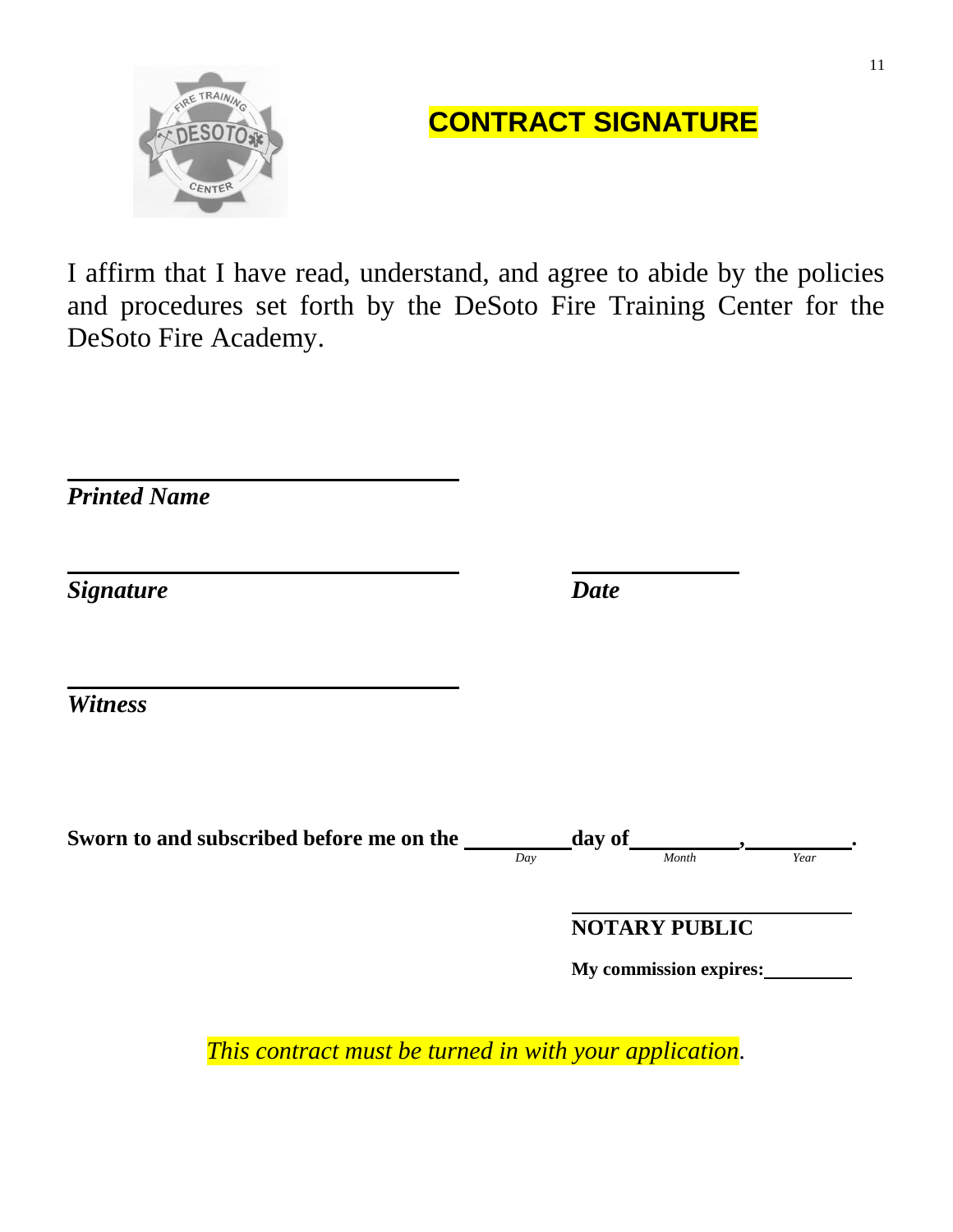

# **DESOTO FIRE TRAINING CENTER**

### **APPLICATION FOR DeSoto Fire Academy** 501 E. Wintergreen Rd.

DeSoto, TX 75115

Phone 972-223-6858 FAX 972-228-0245

| (Last)<br>(First) |                                                                               | (Initial)             | Date of Birth                       |  |  |
|-------------------|-------------------------------------------------------------------------------|-----------------------|-------------------------------------|--|--|
|                   | (Street address, RFD, or PO Box)                                              |                       |                                     |  |  |
| (City)            | (State)                                                                       | (Zip)                 | <b>Sponsored by Fire Department</b> |  |  |
|                   | Home Phone #                                                                  |                       | Work Phone #                        |  |  |
|                   |                                                                               | <b>E-Mail Address</b> |                                     |  |  |
|                   |                                                                               |                       | <b>Driver's License #</b>           |  |  |
|                   | High School Diploma (or G.E.D.)<br><i>*</i> Required for State Certification* | Yesl<br><b>No</b>     |                                     |  |  |

The following is voluntary information and in no way affects you as an individual applicant. This information will be used to find out how effective our recruitment efforts are in reaching all segments of the population. Refusing to provide this information will not subject you to adverse treatment.

Of the following, which racial/ethnic group do you consider yourself a member?

- 
- 1. Hispanic 4. Black/Non-Hispanic
- 2. American Indian/Alaskan Native 5. Caucasian/White
- 
- 
- 3. Asian/Pacific Islander 6. Other

Are you a Veteran? Yes\_\_\_\_ No\_\_\_\_

How did you hear about us?

**Submit Full Driving Record:** Obtain from Texas Driver License Records **\* Your record must not show more than 1 ticket in 1 year or no more than 3 tickets in 3 years, and no DWI's in 5 years. Records showing otherwise will be cause for non-acceptance into the Fire Academy.**

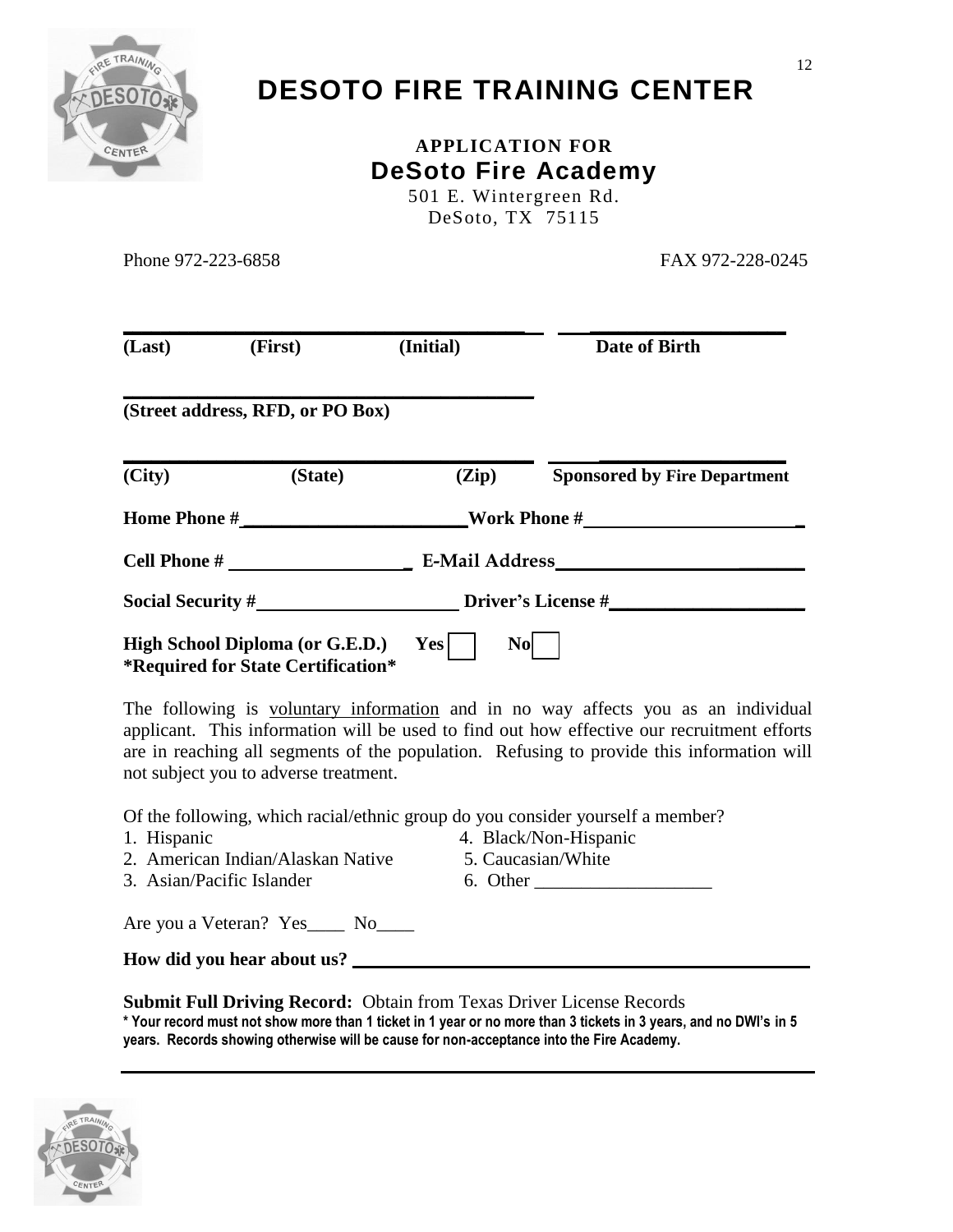

# **PHYSICAL FITNESS FORM**

**Name: Date of Birth:\_\_\_\_/\_\_\_\_/\_\_\_\_**

#### **MEDICAL HISTORY : To be completed by student**

#### **Does the student have a previous history of:**

(Check any that may apply.)

| YES NO                                        |                                      |
|-----------------------------------------------|--------------------------------------|
| <b>Bleeding Tendency</b>                      | YES NO                               |
| Head injury, seizure, unconsciousness,        | Now under physicians care.           |
| concussion, or convulsions                    | Name of Physician                    |
| Asthma                                        | Has had tetanus? Date_____           |
| Hernia                                        | (Booster required every 10 years)    |
| High blood pressure                           | <b>J</b> Allergy                     |
| Tuberculosis                                  | Neck injury                          |
| Sickle cell anemia                            | Bone and/or joint disease            |
| Kidney disease and/or injury                  | Heart disease                        |
| Kidney, lung, testicle, or eye                | Diabetes                             |
| removed or non-functioning                    | Emotional(psychological) disturbance |
| Hepatitis                                     | Had a surgical operation             |
| Rheumatic fever                               | Allergic to any medication           |
| Skin disease                                  | Are there any reasons why you should |
| Contact lens or glasses                       | not participate in any               |
| Is student taking medicine regularly? If yes, | athletic activity?                   |
| please specify name of drugs or illness       |                                      |
| requiring such drug:                          | Explain any yes answers:             |
|                                               |                                      |
|                                               |                                      |
|                                               |                                      |

#### **PHYSICAL EXAMINATION : To be completed by physician**

| <b>HEIGHT</b> | WEIGHT                                                                 | <b>BLOOD PRESSURE</b><br><b>PULSE</b>                      |  |
|---------------|------------------------------------------------------------------------|------------------------------------------------------------|--|
|               | Urine Test: HGB or hematocrit<br>(optional at discretion of physician) | Hearing: $R_{\text{2}}$ $L_{\text{2}}$<br>Vision:<br>R $L$ |  |
|               | Normal Abnormal GENERAL FUNCTION                                       | Abnormal<br><b>Normal</b>                                  |  |
|               | Skin                                                                   | Liver, spleen                                              |  |
|               | Eyes, ears, nose, teeth, throat                                        | Genitalia (male only)                                      |  |
|               | Lungs                                                                  | Hernia                                                     |  |
|               | Heart                                                                  | Neurological                                               |  |
|               | Abdomen/Chest                                                          | Other                                                      |  |
|               | Spine                                                                  |                                                            |  |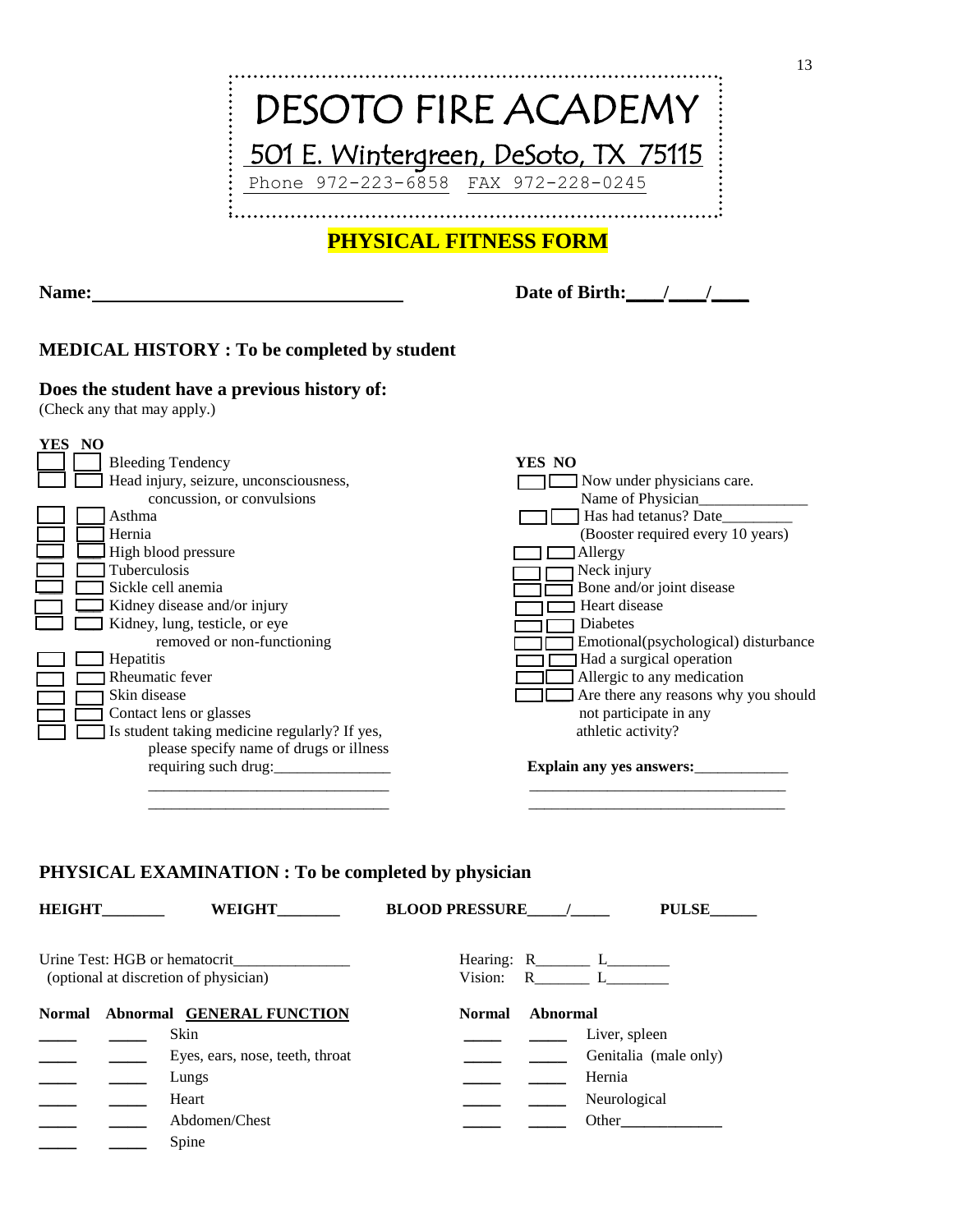| <b>Normal</b> | <b>Abnormal JOINT FUNCTION</b> | <b>Normal</b> | <b>Abnormal</b> |             |
|---------------|--------------------------------|---------------|-----------------|-------------|
|               | Neck                           |               |                 | Wrists      |
|               | Shoulders                      |               |                 | Elbows      |
|               | Hands                          |               |                 | <b>Hips</b> |
|               | Knees                          |               |                 | Ankles      |
|               | Feet                           |               |                 |             |

**Description of any abnormal findings:**

I certify that on this date I have examined the above-named student as indicated by items checked and recommend Him/Her as being physically able to participate in activities as checked below:

\_\_\_\_\_ **All Activity \_\_\_\_\_May not participate in any athletic activity**

**X**<br>
Signature of Examining Physician

Printed/Stamped Name of Physician Date